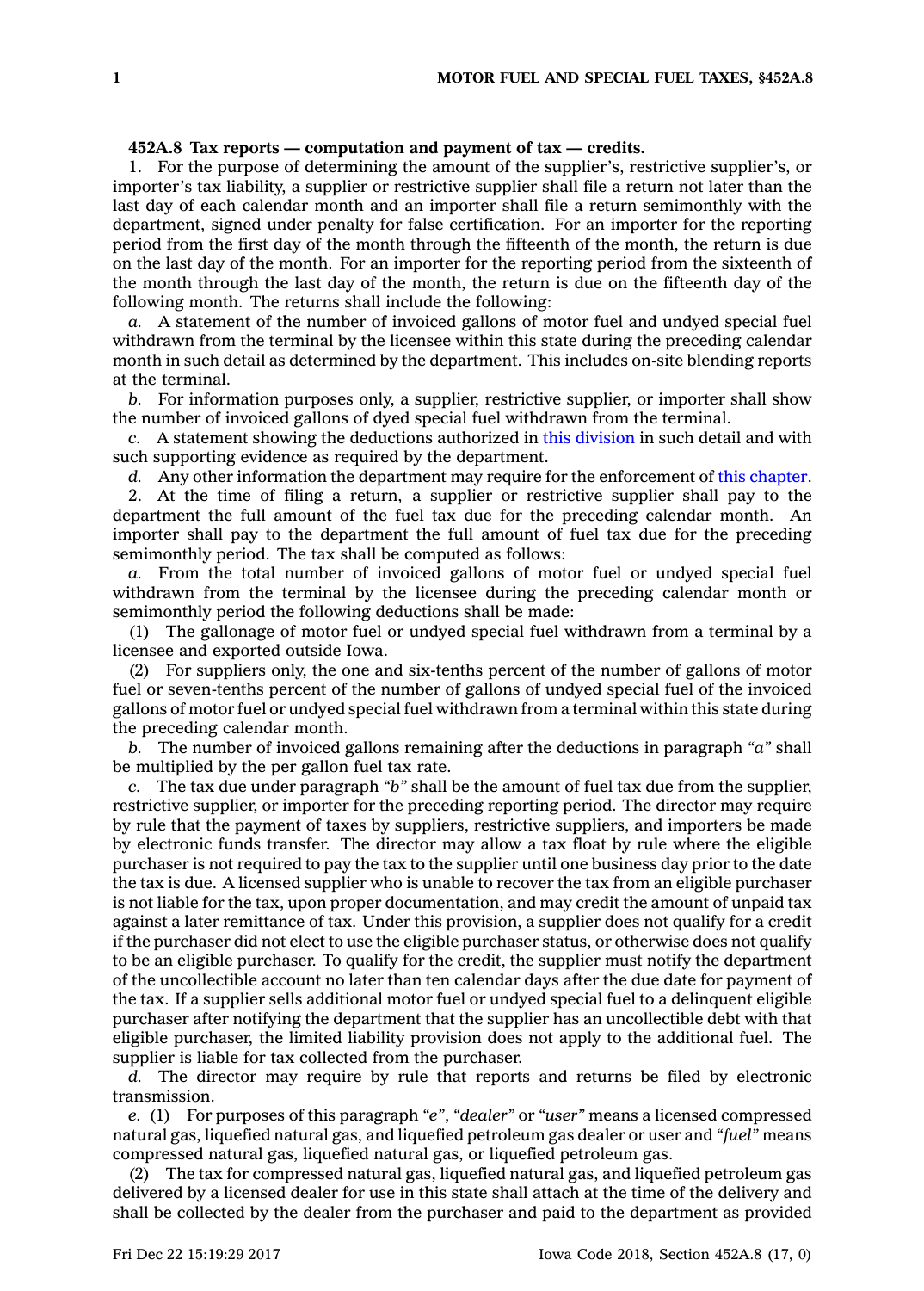in this [chapter](https://www.legis.iowa.gov/docs/code//452A.pdf). The tax, with respect to compressed natural gas, liquefied natural gas, and liquefied petroleum gas acquired by <sup>a</sup> purchaser in any manner other than by delivery by <sup>a</sup> licensed dealer into <sup>a</sup> fuel supply tank of <sup>a</sup> motor vehicle, attaches at the time of the use of the fuel and shall be paid over to the department by the purchaser as provided in this [chapter](https://www.legis.iowa.gov/docs/code//452A.pdf).

(3) The department shall adopt rules governing the dispensing of compressed natural gas, liquefied natural gas, and liquefied petroleum gas by licensed dealers and licensed users. The director may require by rule that reports and returns be filed by electronic transmission. The department shall require that all pumps located at dealer locations and user locations through which liquefied petroleum gas can be dispensed shall be metered, inspected, tested for accuracy, and sealed and licensed by the department of agriculture and land stewardship, and that fuel delivered into the fuel supply tank of any motor vehicle shall be dispensed only through tested metered pumps and may be sold without temperature correction or corrected to <sup>a</sup> temperature of 60 degrees Fahrenheit. If the metered gallonage is to be temperature-corrected, only <sup>a</sup> temperature-compensated meter shall be used. Natural gas used as fuel shall be delivered into compressing equipment through sealed meters certified for accuracy by the department of agriculture and land stewardship.

(4) (a) All gallonage which is not for highway use, dispensed through metered pumps as licensed under this [section](https://www.legis.iowa.gov/docs/code/452A.8.pdf) on which fuel tax is not collected, must be substantiated by exemption certificates as provided by the department or by valid exemption certificates provided by the dealers, signed by the purchaser, and retained by the dealer. A *"valid exemption certificate provided by <sup>a</sup> dealer"* is an exemption certificate which is in the form prescribed by the director to assist <sup>a</sup> dealer to properly account for fuel dispensed for which tax is not collected and which is complete and correct according to the requirements of the director.

(b) For the privilege of purchasing liquefied petroleum gas, dispensed through licensed metered pumps, on <sup>a</sup> basis exempt from the tax, the purchaser shall sign exemption certificates for the gallonage claimed which is not for highway use.

(c) The department shall disallow all sales of gallonage which is not for highway use unless proof is established by the certificate. Exemption certificates shall be retained by the dealer for <sup>a</sup> period of three years.

(5) (a) For the purpose of determining the amount of liability for fuel tax, each dealer and each user shall file with the department not later than the last day of each calendar month <sup>a</sup> monthly tax return certified under penalties for false certification. The return shall show, with reference to each location at which fuel is delivered or placed by the dealer or user into <sup>a</sup> fuel supply tank of any motor vehicle during the next preceding calendar month, information as required by the department.

(b) The amount of tax due shall be computed by multiplying the appropriate tax rate per gallon by the number of gallons of fuel delivered or placed by the dealer or user into supply tanks of motor vehicles.

(c) The return shall be accompanied by remittance in the amount of the tax due for the month in which the fuel was placed into the supply tanks of motor vehicles.

3. For the purpose of determining the amount of the tax liability on alcohol blended to produce ethanol blended gasoline or <sup>a</sup> blend of special fuel products, each licensed blender shall, not later than the last day of each month following the month in which the blending is done, file with the department <sup>a</sup> monthly return, signed under penalty for false certificate, containing information required by rules adopted by the director. The director may require by rule that reports and returns be filed by electronic transmission.

4. A person who possesses fuel or uses fuel in <sup>a</sup> motor vehicle upon which no tax has been paid by <sup>a</sup> licensee in this state is subject to reporting and paying the applicable tax. The director may require by rule that reports and returns be filed by electronic transmission.

[C27, 31, §5093-a5, -b1; C35, §5093-f9; C39, §**5093.09;** C46, 50, 54, §324.13 – 324.15, 324.17, 324.29; C58, 62, 66, 71, 73, 75, 77, 79, 81, §324.8; 81 [Acts,](https://www.legis.iowa.gov/docs/acts/1981/CH0002.pdf) 2nd Ex, ch 2, §10, 11] 91 [Acts,](https://www.legis.iowa.gov/docs/acts/91/CH0087.pdf) ch 87, §5, 6